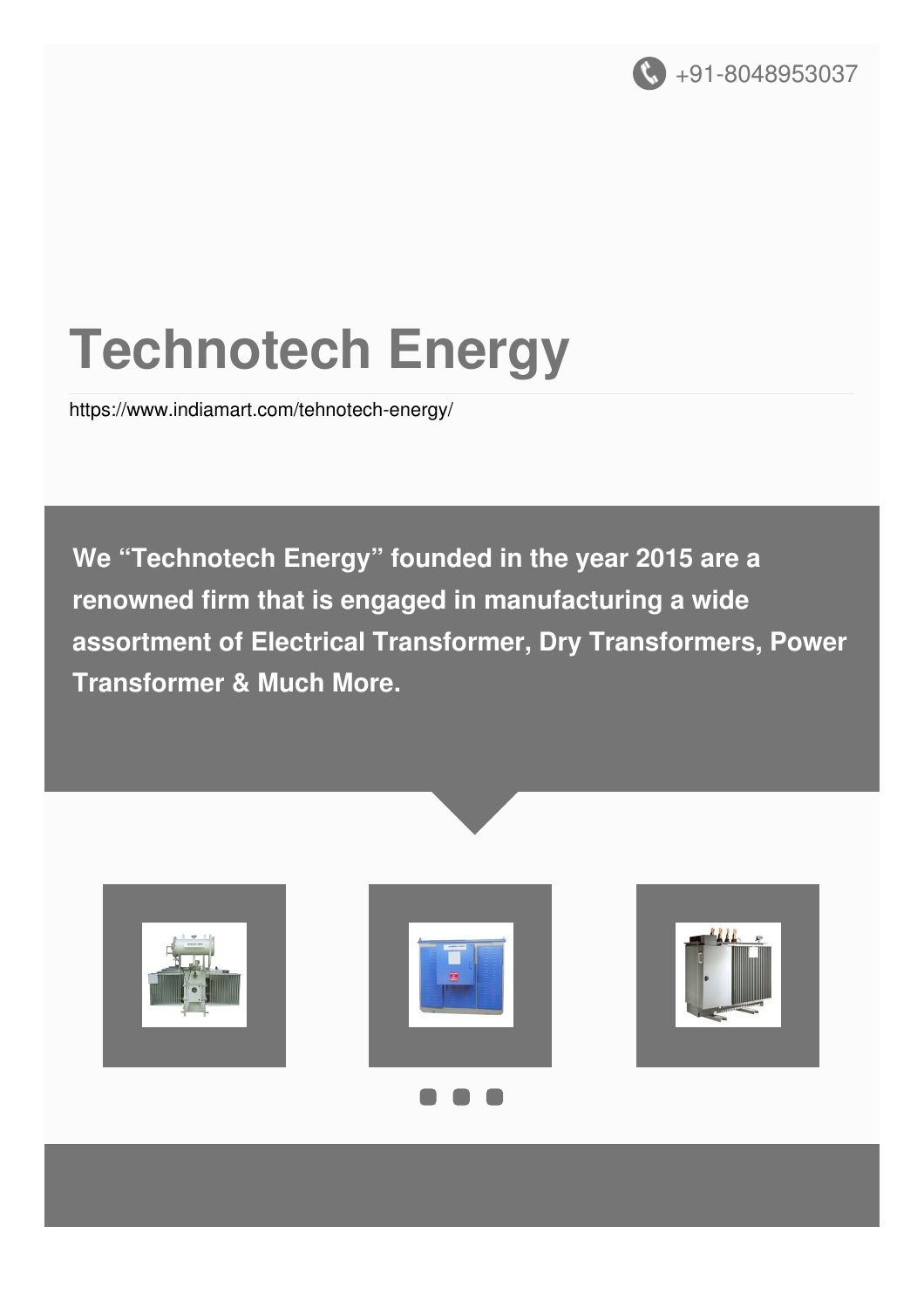### About Us

We **"Technotech Energy"** founded in the year **2015** are a renowned firm that is engaged in **manufacturing** a wide assortment of **Electrical Transformer, Dry Transformers, Power Transformer & Much More**. We have a wide and well functional infrastructural unit that is situated at **Jaipur (Rajasthan, India)** and helps us in making a remarkable collection of products as per the set industry standards. We are a **Partnership** company that is managed under the headship of **"Mr. Arun Yadav" (Partner),** and have achieved a significant position in this sector.

#### **For more information, please visit**

<https://www.indiamart.com/tehnotech-energy/profile.html>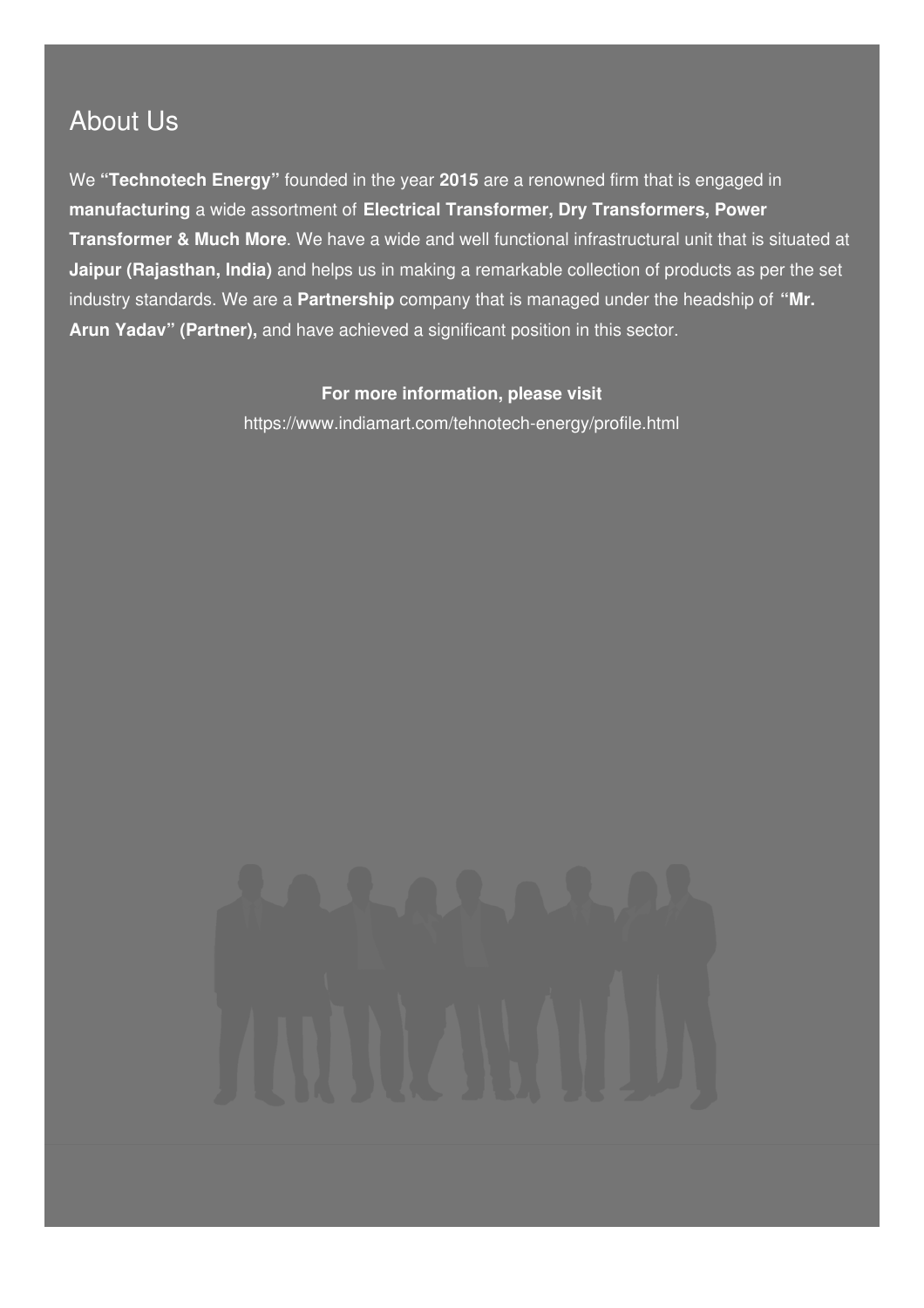#### **TRANSFORMERS**



**Distribution Transformer** 



**Distribution Transformer** 



**Distribution Transformer** 



**Distribution Transformer**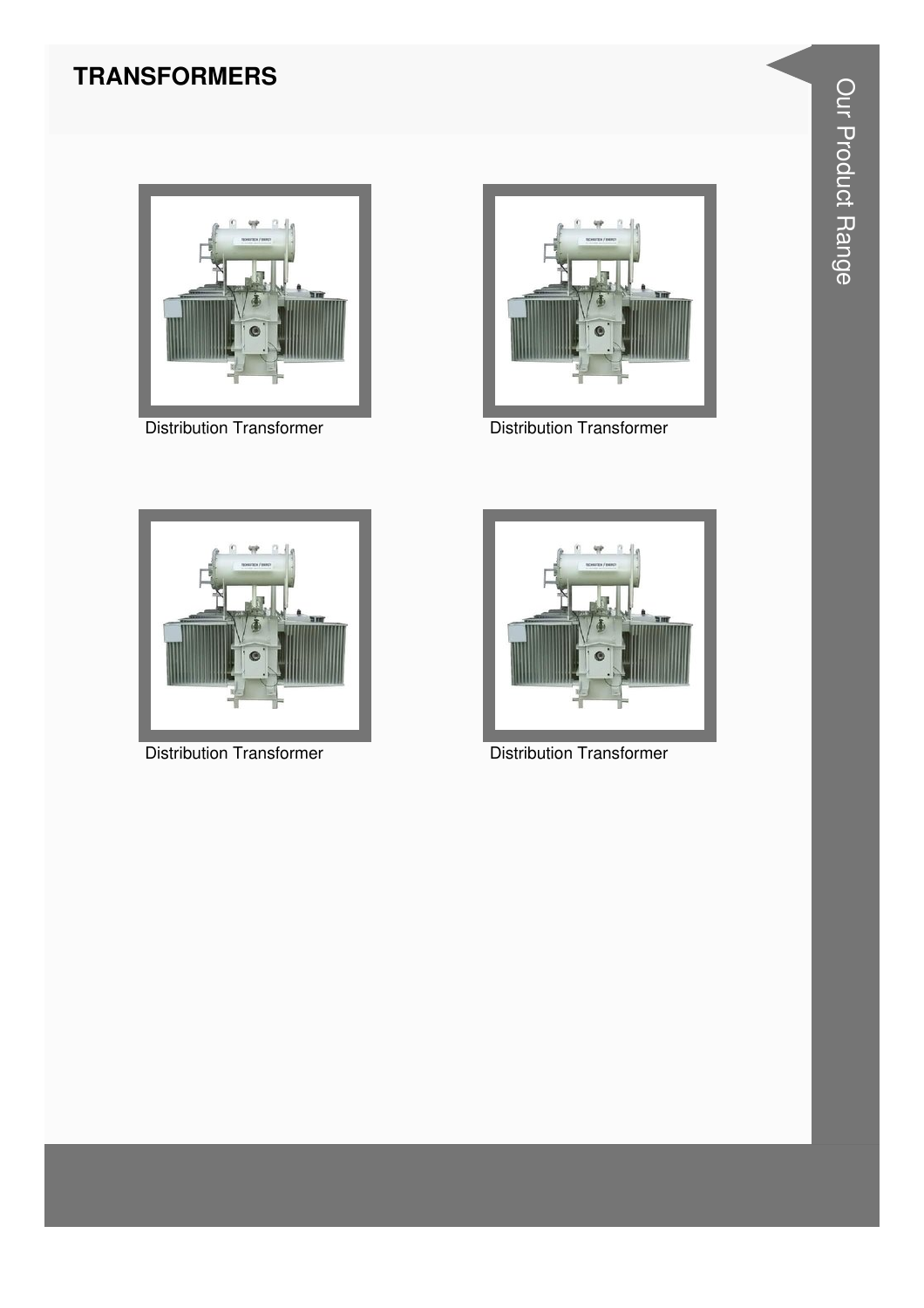#### **ELECTRICAL TRANSFORMER**





Dry Type Transformer **Electrical Transformer** 



VPI Dry Type Transformers **Industrial Dry Type** 



**Transformer**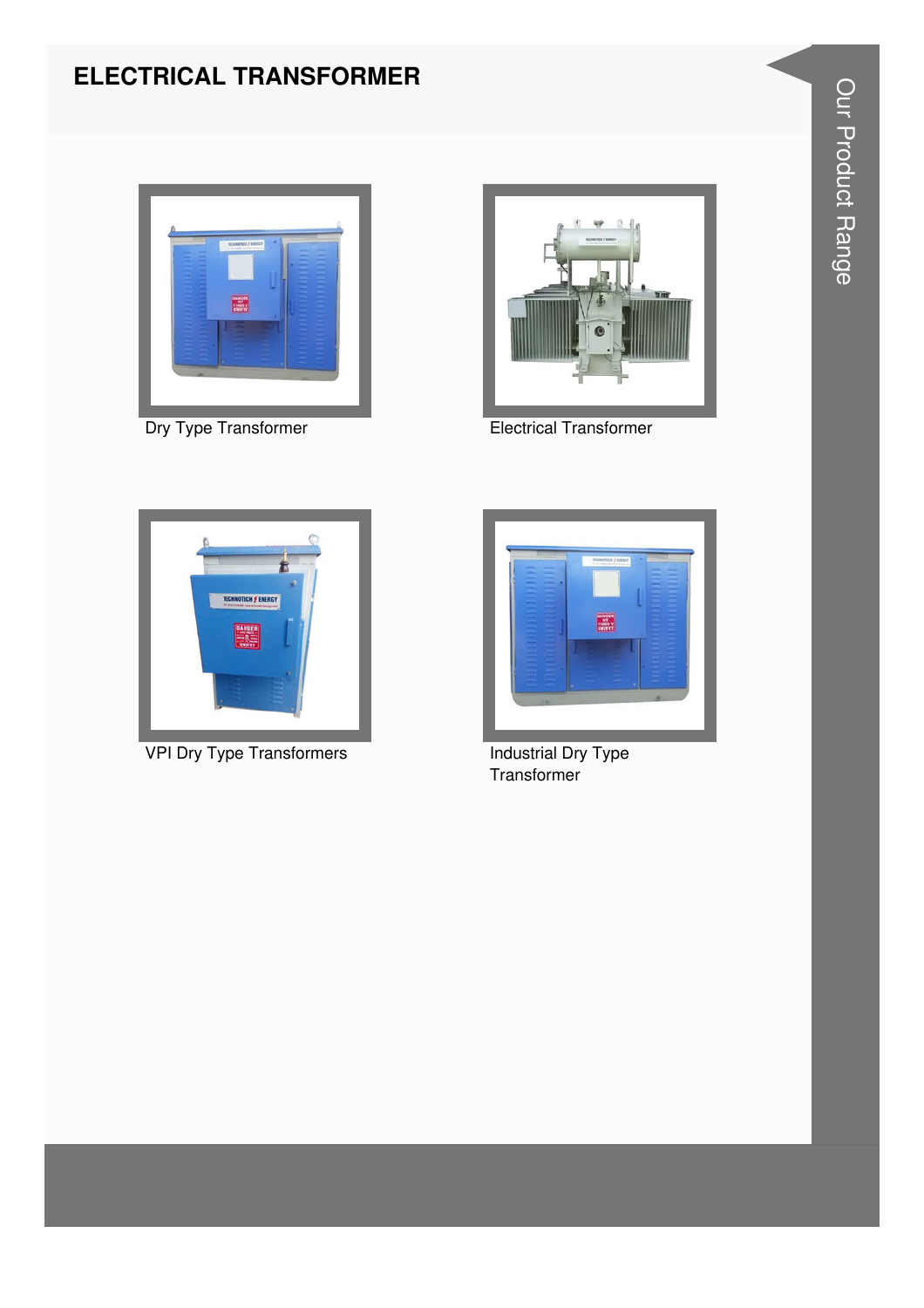#### **POWER TRANSFORMER**



Compact Power Transformer **Compact Power Transformer Oil Type Transformer** 





Distribution Transformers **High Voltage Power** 



**Transformer**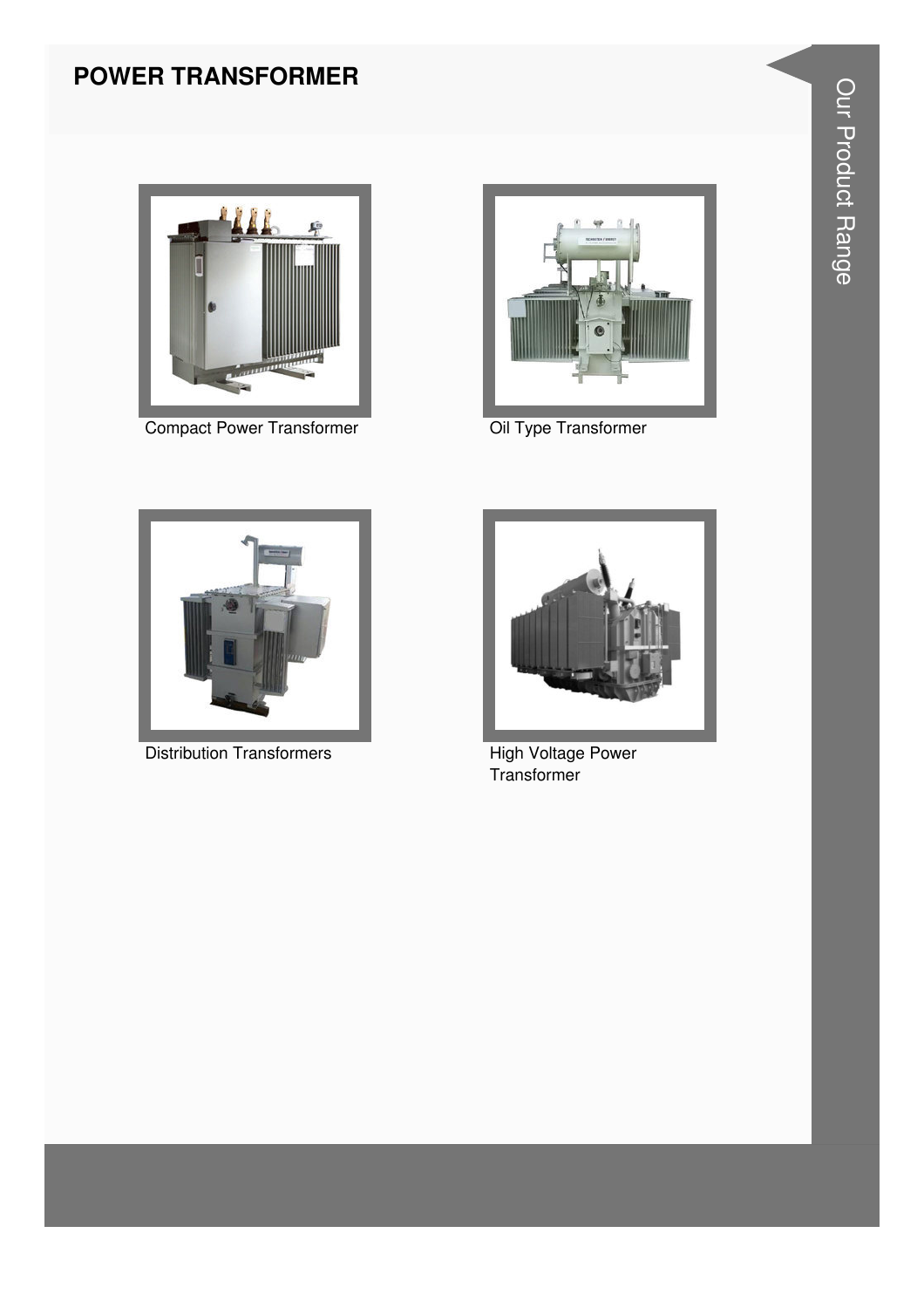#### **OTHER PRODUCTS:**



**Distribution Transformer** 



Floor Mounted Oil Cooled **Electrical Transformer** 



Power Distribution Transformer



**Compact Substation Css**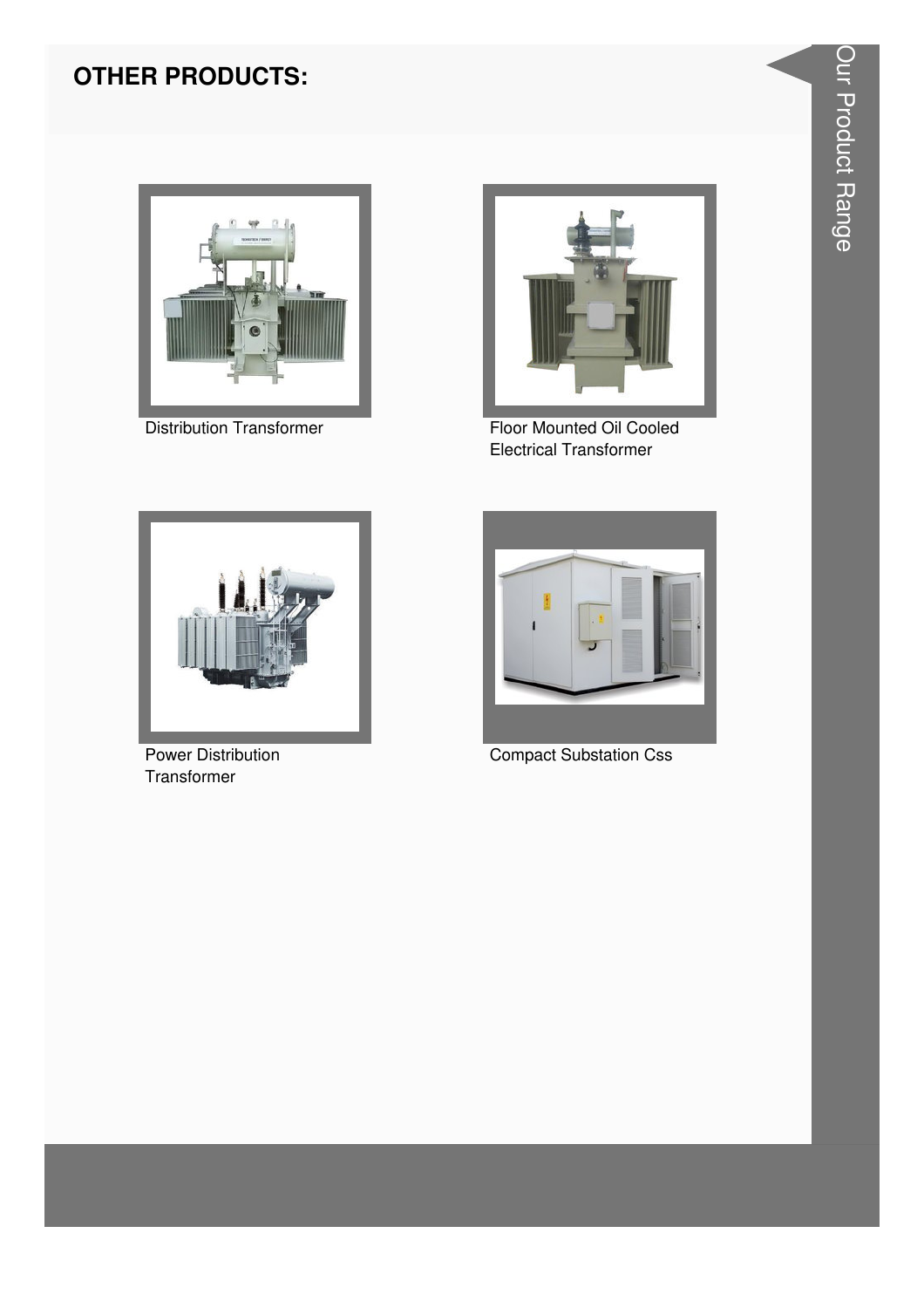### **OTHER PRODUCTS:**



Compact Substation



Three Phase Transformer Assembly



**Power Distribution** Transformers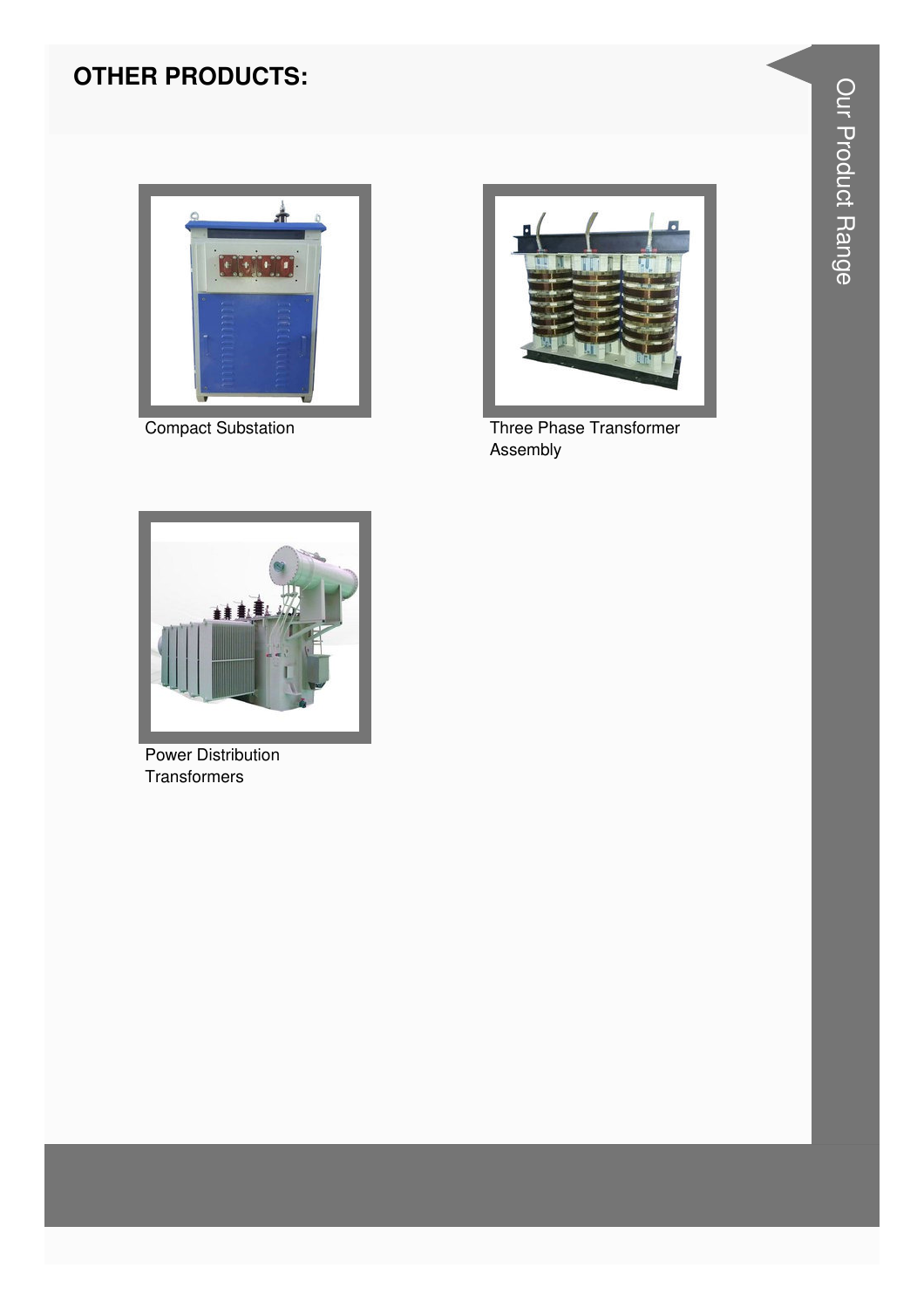## Factsheet

| Year of Establishment            | $\div$ 2015      |
|----------------------------------|------------------|
| <b>Nature of Business</b>        | : Manufacturer   |
| <b>Total Number of Employees</b> | : Upto 10 People |